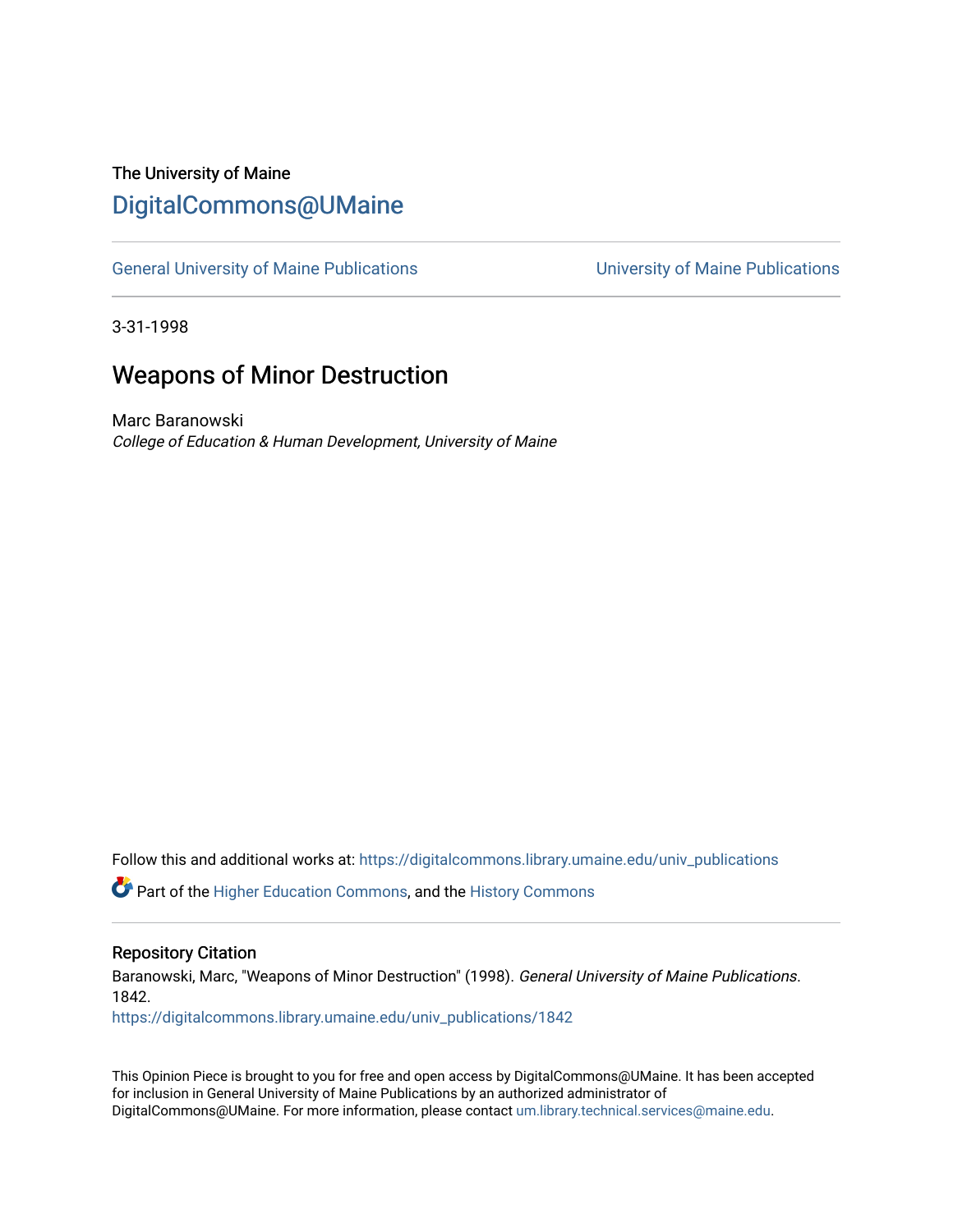# COLLEGE OF EDUCATION **& HUMAN DEVELOPMENT**

**Selected News Releases** 

### **Weapons of Minor Destruction**

### **by Marc Baranowski**

The calculated rampage of two boys has left four classmates and a teacher dead and 11 others wounded at a middle school in Arkansas. It is a shocking, chilling disaster that begs for explanation. But there are no easy answers or quick solutions to violence as devastating as the murder of children by other children.

A wise sage once said, "When a society gets sick, teen-agers are the most likely to show the symptoms." American society suffers from a chronic disease not covered by most HMOs. I call this disease "LOV" -- Love Of Violence, and the Arkansas incident is but the most recent example of how this disease is occurring at younger and younger ages. The camouflage clad youngsters who lured fellow students and teachers outside the school to shower them with bullets are 11 and 13.

Rather than attempting to guess why the Arkansas event happened, perhaps it's more useful to look at prevention efforts that might reduce the likelihood that this type of killing will occur in the future. Many years of social science and educational research tell us that the following would help reduce the incidence of these types of behavior:

1. Reduce the number of times daily that violence is presented in the mass media as the best, easiest, preferred, most glamorous, most "manly" way of solving problems. In terms of television, ask that this be done at the cable level, the network level, the local level.

2. Through gun control efforts, reduce the availability of guns to children. With easy access to weapons, the probability increases that someone will use them. Almost all teen-agers either have access to such weapons in their homes, from friends, or from illegal dealers.

If they don't know someone who has these weapons, they know someone who knows someone who can get them. This is true regardless of race, creed, social class, or geographic location. It happened in Arkansas, Kentucky and Mississippi. It can happen here too, and "here" is everywhere.

While we fret over Saddam's "weapons of mass destruction," far more harm is being done to our children using "weapons of minor destruction". Throughout history, a small minority of teen-agers has always "gone crazy." Some brush it off as simply a phase of adolescence. But there has never been a time in history in which we've allowed teen-age craziness to be so potentially destructive by supplying the tools that make murder easy.